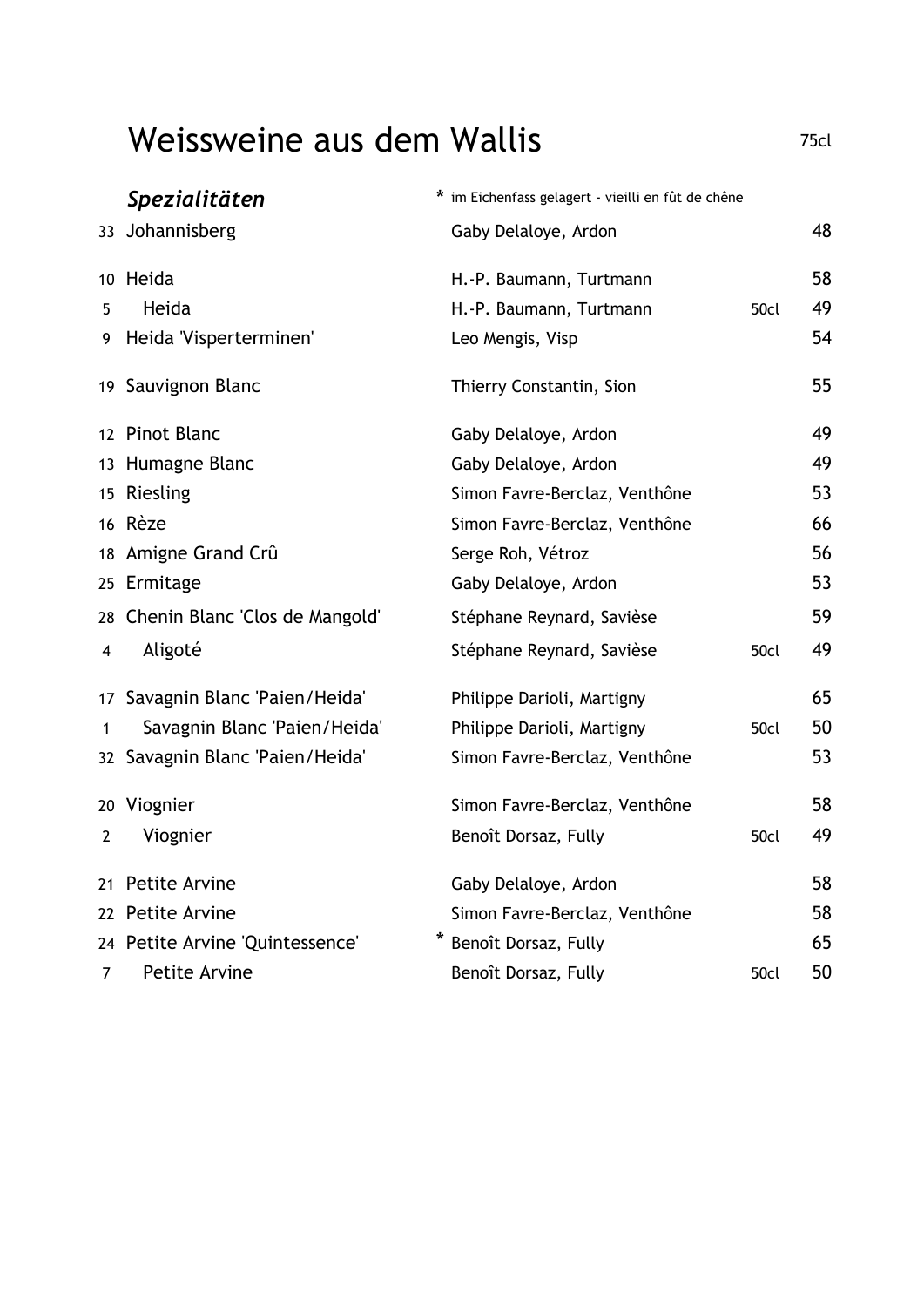| Weissweine aus dem Wallis                               |                                   | 75cl |  |
|---------------------------------------------------------|-----------------------------------|------|--|
| <b>Fendant - Chasselas</b><br>37 Fendant 'Collection F' | Les Fils de Charles Favre, Sierre | 49   |  |
| Roséweine aus dem Wallis                                |                                   |      |  |
| 29 Saignée d'Antica<br>Pinot Noir, Gamay                | Stéphane Reynard, Savièse         | 49   |  |
| 31 Gertrud<br>Pinot Noir, Gamay                         | Bétrisey & Albrecht, Sion         | 49   |  |
| Champagner                                              |                                   |      |  |

| Mumm Cordon Rouge     | 90  |
|-----------------------|-----|
| Dom Pérignon          | 330 |
| Moët & Chandon        | 90  |
| <b>Veuve Clicquot</b> | 110 |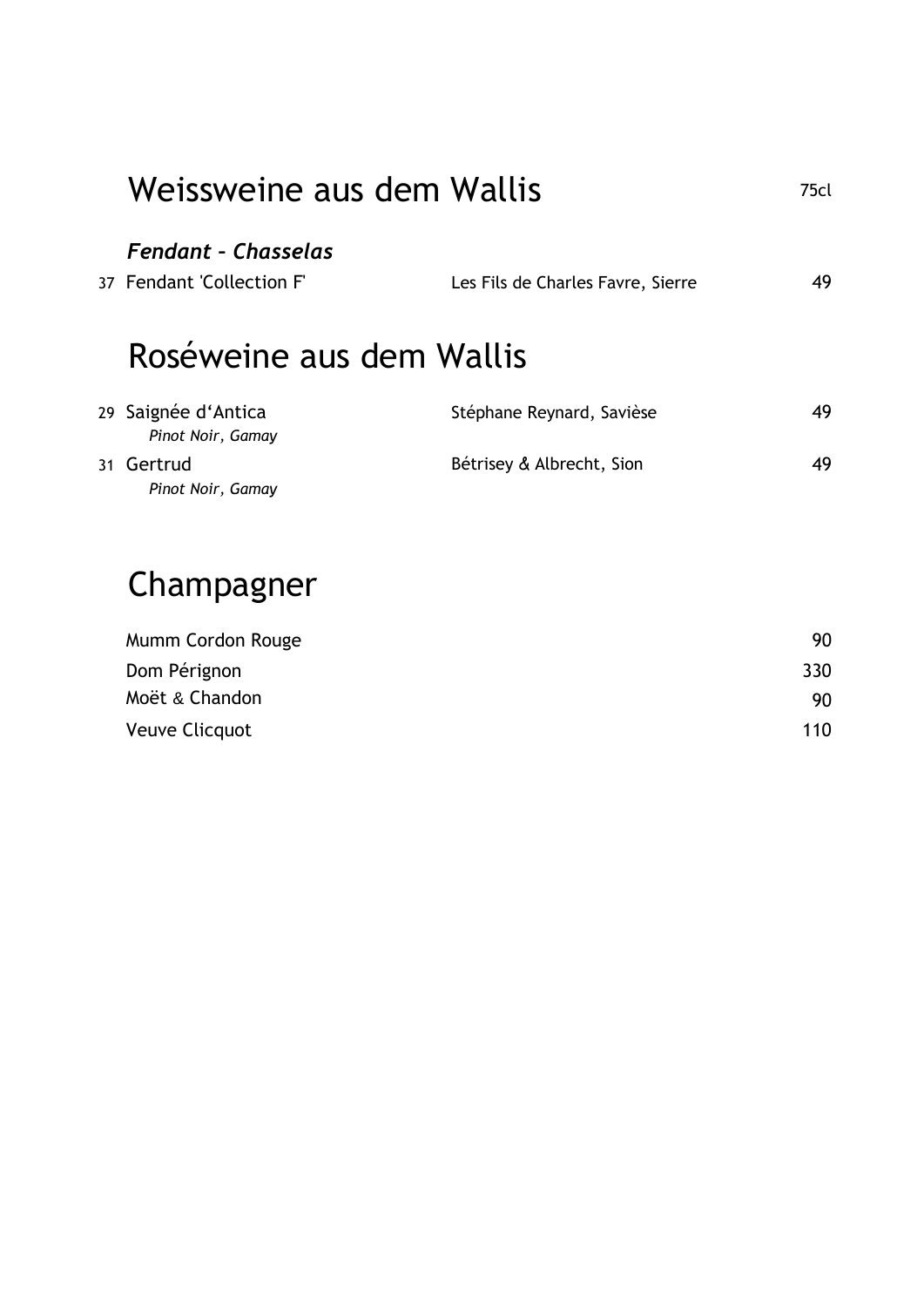## Rotweine aus dem Wallis

|    | Spezialitäten                 | * im Eichenfass gelagert - vieilli en fût de chêne |      |    |
|----|-------------------------------|----------------------------------------------------|------|----|
|    | 89 Syrah 'L'Odalisque'        | Thierry Constantin, Sion                           |      | 69 |
|    | 84 Syrah 'Antica'             | Stéphane Reynard, Savièse                          |      | 68 |
|    | 85 Syrah 'Quintessence'       | Benoît Dorsaz, Fully                               |      | 65 |
| 52 | Humagne Rouge                 | Simon Favre-Berclaz, Venthône                      | 50cl | 49 |
|    | 62 Humagne Rouge 'Antica'     | Stéphane Reynard, Savièse                          |      | 68 |
|    | 66 Humagne Rouge              | Gaby Delaloye, Ardon                               |      | 63 |
|    | 68 Humagne Rouge              | Philippe Darioli, Martigny                         |      | 63 |
| 51 | <b>Cornalin 'Les Perches'</b> | Benoît Dorsaz, Fully                               | 50cl | 53 |
| 59 | Cornalin 'Antica'             | Stéphane Reynard, Savièse                          |      | 72 |
|    | 67 Cornalin 'Aguares'         | Thierry Constantin, Sion                           |      | 68 |
|    | 70 Diolinoir                  | Gaby Delaloye, Ardon                               |      | 55 |
|    | 72 Gamaret                    | Serge Roh, Vétroz                                  |      | 55 |
|    | 73 Galotta                    | Benoît Dorsaz, Fully                               |      | 55 |
|    | 78 Merlot 'La Tour'           | Leo Mengis, Visp                                   |      | 57 |
|    | <b>Pinot Noir</b>             |                                                    |      |    |
|    | 69 Pinot Noir                 | Denis Mercier, Sierre                              |      | 56 |
|    | 80 Pinot Noir                 | Serge Roh, Vétroz                                  |      | 56 |
|    | 83 Pinot Noir 'Collection F'  | Les Fils de Charles Favre, Sierre                  |      | 59 |

75cl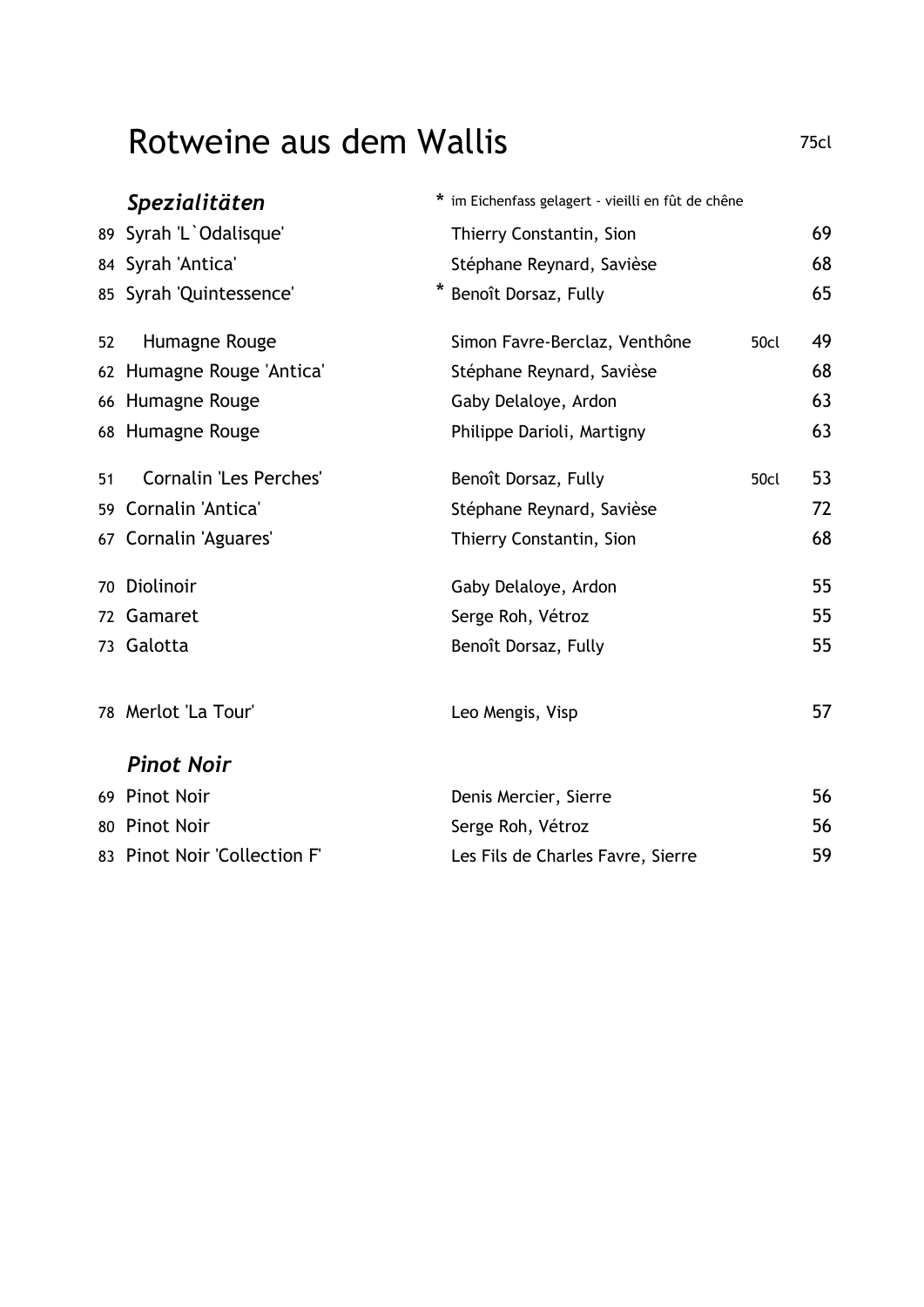| Rotweine aus dem Wallis                                                              |                                                                                |     |
|--------------------------------------------------------------------------------------|--------------------------------------------------------------------------------|-----|
| Assemblages<br>76 Les Bacchanales<br>Merlot, Cabernet, Sauvignon                     | * im Eichenfass gelagert - vieilli en fût de chêne<br>Thierry Constantin, Sion | 73  |
| Rotweine aus Italien                                                                 |                                                                                |     |
| Piemont                                                                              |                                                                                |     |
| 87 Barturot, Dolcetto d'Alba DOC                                                     | Ca' Viola                                                                      | 69  |
| 88 Barolo 'Rocche di Castelletto'<br>Nebbiolo                                        | Cascina Chicco                                                                 | 71  |
| Veneto                                                                               |                                                                                |     |
| 90 Valpolicella Ripasso DOC<br>Corvina Veronese, Merlot, Rondinella                  | Bertani                                                                        | 65  |
| 95 Secco-Bertani 'Vintage Edition'<br>Corvina, Sangiovese, Syrah, Cabernet Sauvignon | Bertani                                                                        | 68  |
| Toscana                                                                              |                                                                                |     |
| 91 Le Difese<br>Sangiovese, Cabernet                                                 | Tenuta San Guido                                                               | 63  |
| 92 Chianti Classico Riserva<br>Sangiovese, Merlot, Cabernet Sauvignon                | <b>Fattoria Le Fonti</b>                                                       | 69  |
| 93 Brunello di Montalcino 'Altesino'<br>Sangiovese                                   | Altesino                                                                       | 105 |